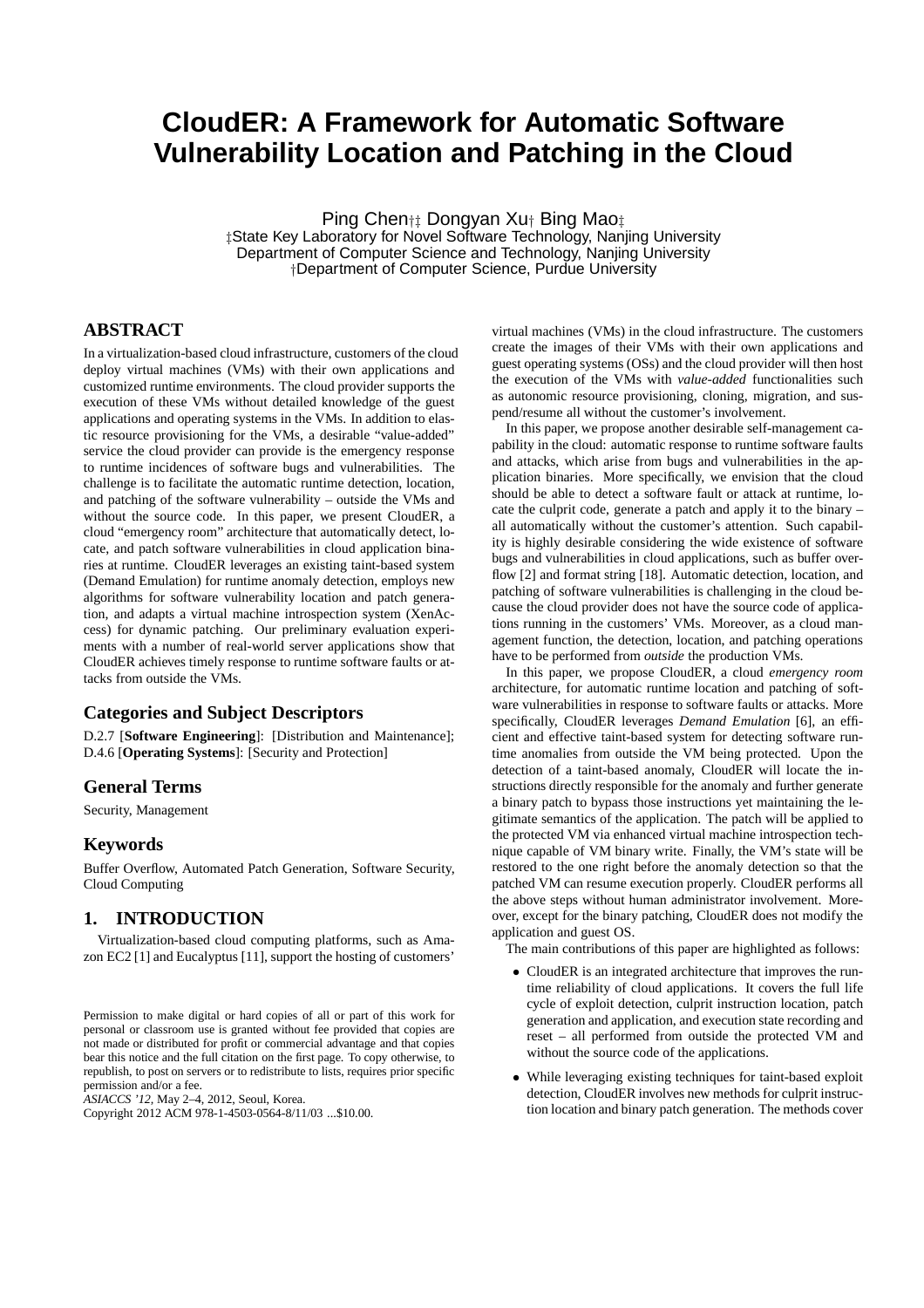

**Figure 1: CloudER Overview**

some of the most common types of software vulnerabilities and the patches generated are of small size (tens of bytes).

• CloudER incurs reasonable performance overhead to the application in comparison with running the application in an unprotected VM. The interruption to the production VM's execution (for culprit instruction location and patch generation) is less than half a minute in our experiments with realworld applications.

## **2. OVERVIEW**

An overview of CloudER is presented in Figure 1. It consists of four components as indicated by the shaded boxes in the figure: page granularity taint tracking, byte granularity taint tracking, patch generation, and VM state recovery. The page and bytegranularity taint tracking components leverage *Demand Emulation* [6], which is a taint-based VM protection system via on-demand emulation. Under *Demand Emulation*, the page-granularity taint tracking is performed for the production VM in Xen; whereas the byte-granularity taint tracking is performed for the same VM but by the QEMU emulator in domain0. The byte granularity taint tracking is necessary to detect specific exploits/attacks and locate specific culprit instructions. The patch generation component then generates a binary patch for the corresponding vulnerability. The application of the patch and resumption of the production VM are performed by the recovery component (which in turn calls an adapted version of XenAccess library to apply the patch).

The work flow of CloudER's operations is also shown in Figure 1. In step (I), the protected VM on Xen in the virtualization mode is monitored by the page level taint tracking component. When the component detects that the system registers (e.g., CS, ESP, EIP) of the protected VM are tainted, it switches the protected VM to emulation mode executed on QEMU inside domain0. QEMU shares the memory space of the protected VM and leverages the byte-level taint analysis to monitor the protected VM (step  $(2)$ ). Meanwhile CloudER takes a live snapshot of the protected VM and saves the snapshot image. When QEMU detects that the application in the protected VM accesses a tainted security-sensitive object (e.g., return address, function pointer), it will locate those instructions that taint the security-sensitive object (step 3). Then QEMU triggers the patch generation module  $(4)$ ) which automatically generates a binary patch to bypass those culprit instructions. After binary patch is generated, the recovery module is triggered to recover the saved

snapshot of the protected VM (step  $(5)$ ) and CloudER will apply the binary patch to the application's memory space (step  $(6)$ ) via virtual machine introspection.

Next we use an example to demonstrate the usage of CloudER. Figure 2(a) shows a sample source code that contains a buffer overflow vulnerability. Figure 2(b) is the corresponding disassemble code of the program. Using a malicious input string, the buffer overflow vulnerability can be exploited (line 9 in Figure2 (a)). The root cause of the bug is that the write operation lacks boundary check, and it may write to outside of the memory of *buf1* (e.g, overwriting the return address). CloudER will be able to detect the exploit when the program executes the ret instruction (line 33 in Figure 2(b)) with the tainted return value at the epilogue of function *main*. Furthermore, CloudER locates the vulnerable instructions (line 24-25 in Figure 2(b)). Then CloudER generates the binary patch, which will check whether the write instruction (line  $25$  in Figure  $2(b)$ ) writes to the safe area of the memory (i.e. from *buf1* to return address) and then skip those write operations that write to the security-sensitive area (object). Finally, CloudER applies the patch and resumes the execution of the protected VM.

| 1<br>int $a$ ;//qlobal   |                                               |              | 0x8048364                    |            | push %ebp                            |  |
|--------------------------|-----------------------------------------------|--------------|------------------------------|------------|--------------------------------------|--|
|                          |                                               |              | 0x8048355                    | mov        | tesp, tebp                           |  |
| $int \text{main}()$<br>2 |                                               | 3            | 0x8048367                    | sub        | \$0x98, %esp                         |  |
| 3<br>Ł                   |                                               | 4<br>5       | 0x804836d                    | and        | \$0xfffffff0, %esp                   |  |
|                          |                                               | 6            | 0x8048370<br>0x8048375       | mov<br>add | $$0x0, %$ eax                        |  |
| 4                        | char $buf1[10]$ ;                             |              | 0x8048378                    | add        | \$0xf, %eax<br>\$0xf, %eax           |  |
| 5                        | char $buf2[100]$ ;                            | 8            | 0x804837b                    | shr        | \$0x4, %                             |  |
| 6                        |                                               | 9            | 0x804837e                    | shl        | \$0x4, %                             |  |
|                          | scanf("%99s",buf2);                           |              | 10 0x8048381                 |            | sub %eax, %esp                       |  |
| 7                        | while (buf2[a])                               |              | 11 0x8048383                 | lea        | Oxffffff78(%ebp), %eax               |  |
|                          |                                               |              | 12 0x8048389                 | mov        | teax. 0x4(tesp)                      |  |
| 8                        |                                               |              | 13 0x804838d                 |            | movl \$0x8048488, (%esp)             |  |
| 9                        | $buf1[a]=buf2[a]$                             |              | 14 0x8048394                 |            | call 0x8048280                       |  |
|                          |                                               |              | 15 0x8048399                 | lea        | Oxffffff78(%ebp), %eax               |  |
| 10                       | $a++$                                         |              | 16 0x804839f                 | add        | 0x804959c. %eax                      |  |
| 11                       |                                               |              | 17 0x80483a5<br>18 0x80483a8 |            | cmpb $$0x0,$ ( $%$ eax)<br>0x80483ce |  |
|                          |                                               |              | 19 0x80483aa                 | iе<br>lea  |                                      |  |
| 12                       | $buf1[a]=\10',$                               |              | 20 0x80483ad                 | mov        | Oxffffffe8(%ebp), %eax<br>teax, tedx |  |
| 13                       | return 0;                                     |              | 21 0x80483af                 | add        | 0x804959c. %edx                      |  |
|                          |                                               |              | 22 0x80483b5                 |            | lea 0xffffff78(%ebp), %eax           |  |
| 14                       |                                               |              | 23 0x80483bb                 | add        | 0x804959c, %eax                      |  |
|                          |                                               |              | 24 0x80483cl                 |            | movzbl (%eax), %eax                  |  |
|                          |                                               |              | 25 0x80483c4                 | mov        | $%al.$ $(*edx)$                      |  |
|                          |                                               |              | 26 0x80483c6                 |            | incl 0x804959c                       |  |
|                          |                                               |              | 27 0x80483cc                 | imp        | 0x8048399                            |  |
|                          |                                               |              | 28 0x80483ce                 |            | lea 0xffffffe8(%ebp), %eax           |  |
|                          |                                               |              | 29 0x80483d1                 | add        | 0x804959c, %eax                      |  |
|                          |                                               |              | 30 0x80483d7                 |            | movb \$0x0. (%eax)                   |  |
|                          |                                               |              | 31 0x80483da                 | mov        | $S0x0.$ %eax                         |  |
|                          |                                               |              | 32 0x80483df                 | leave      |                                      |  |
|                          |                                               | 33 0x80483e0 | ret                          |            |                                      |  |
|                          | disassembly code<br>(h)<br>(a)<br>source code |              |                              |            |                                      |  |

**Figure 2: An Illustrative Example**

# **3. DETAILED DESIGN**

#### **3.1 Bug Location Approach**

We leverage the on-demand taint-analysis system Demand Emulation [6]. When Demand Emulation detects an exploit, it does not perform any specific remedial actions of its own. Instead, triggered by the detection point, CloudER will proceed to locate the instructions to be patched.

CloudER records memory tainted information under the emulation mode. More precisely, CloudER records the memory written instructions which propagate the taint flag as well as the tainted memory in the form of (M, W). M is the memory which is tainted, and W is the memory write instruction which taints M. With the (M, W) records, CloudER locates the bug in the following steps. First, CloudER detects the attack, it regards M' as *error\_address*. Then, it uses M' to find the write instruction W' which taints M' based on the (M, W) records. In order to replace the write instruction with our binary patch, we require that the size of the replaced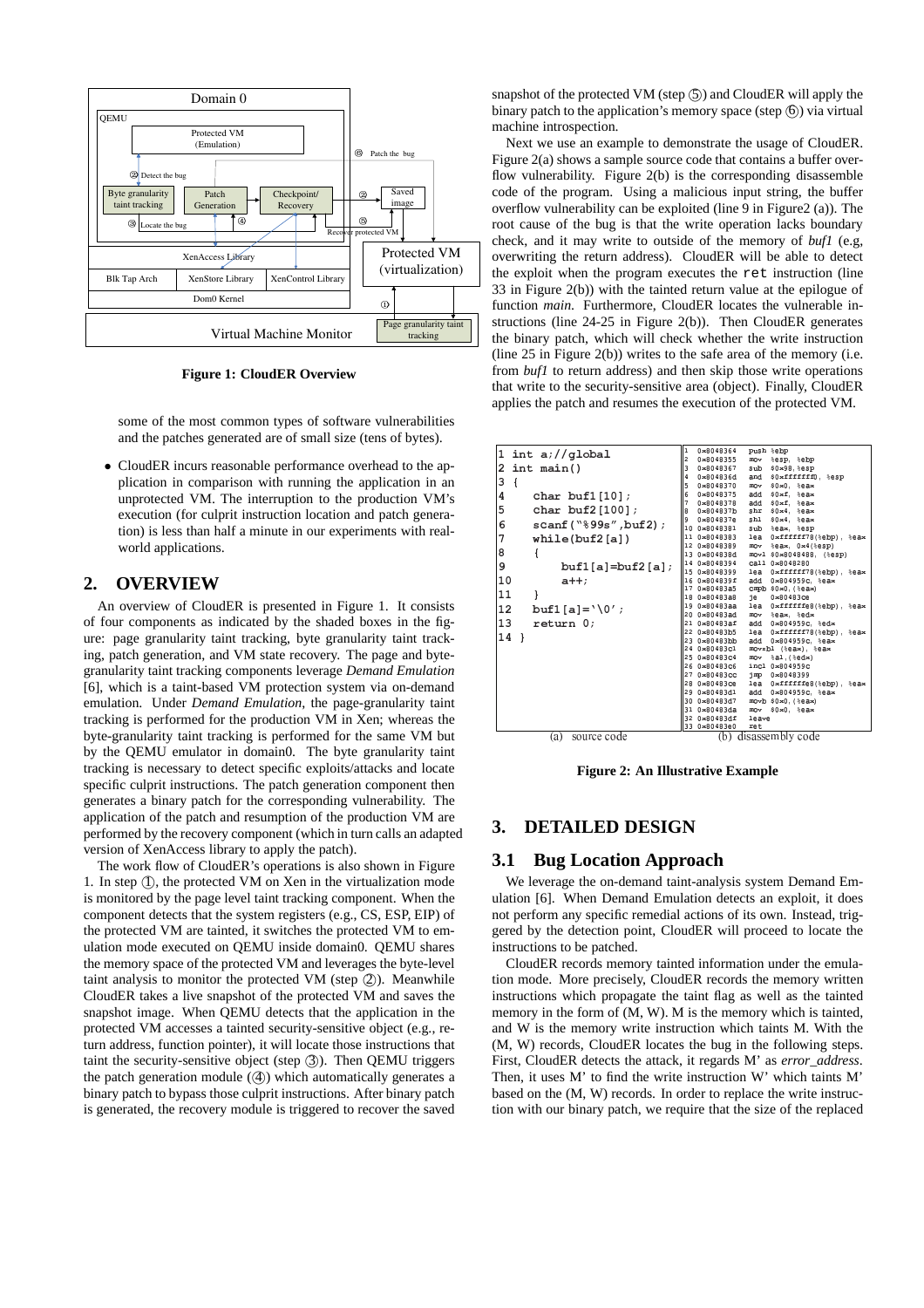instructions to be no less than 5 bytes  $<sup>1</sup>$ . However, the write instruc-</sup> tion is often 2-3 bytes long (e.g., mov %al,(%edx) is 2 bytes), thus we put the previous instructions into the *bug instructions* to guarantee the bug instructions be no less than 5 bytes.

Consider the example in Figure 2, suppose the attacker injects 100 bytes of data (the size of buf2). When QEMU executes the write instructions (line 24-25 in Figure 2(b)), which represent the statement in line 9 of Figure 2(a), it records the 100 records because this statement will be executed to write 100 bytes from the outside input into buf1. In the 100 records, all W turns out to be the same instruction (line  $25$  in Figure  $2(b)$ ), and M are the contiguous memory addresses (ranging from 0xbffff6e0 to 0xbffff744). Note that 0xbffff6e0 is the start address of buf1. When the program executes the ret instruction, CloudER detects the return address  $(0xbfffff6fc)$  is tainted, so the error address is  $0xbfffff6fc$ . Then CloudER sets M' as  $0 \times 0$  fffff6fc, searches the 100 records and finds the record (0x80483c4,0xbffff6fc), and locates the write instruction W' at  $0 \times 80483c4$ . As this instruction is less than 5 bytes, CloudER puts the instruction (line 24 in Figure2(b)) just before it into bug instruction set.

There are two problems we need to solve here. One is the location of the vulnerable library function (e.g.,strcpy,printf). If the W' belongs to a dynamic linked library function, it is reasonable to locate the function call point, and wrap the call instruction with our binary patch. We use dynamic linked library function identification technique to solve it. It is well-known that the destination address of library function call instruction is in the PLT section in ELF. During the program execution, we check whether the destination of call instruction is in the range. If it is true, we replace the write instruction W in the function with the address of call instruction.

Another problem is that the execution context of the bug instructions may vary, and the write instruction can be leveraged in the benign scenario. To solve this problem, we need to additionally record the start address of the destination object the bug instructions writes to, and we named the start address of the destination object as *start\_address*. Take the example in Figure 2 for instance, the destination object of the maliciously written instruction in line 9 is buf1. And suppose that we get 100 (M,W) records during the program execution, and they have the same W with the different M ranging from  $0$ xbffff6e0(buf1) to  $0$ xbffff744. *start\_address* is the smallest address 0xbffff6e0. After bug location analysis, we record the *start\_address*, *error\_address*, and the bug instructions.

### **3.2 Patch Generation and Application**

When we have located the bug, we get the following information: *start\_address*, *error\_address*, and the bug instructions. In current patch generation mechanism, we replace the bug instructions with *jmp* instruction, the destination address of the *jmp* instruction is the start address of our binary patch code, and we define the address as mmp\_start. Note that jmp instruction is often 5 bytes long, if bug instructions are larger than 5 bytes, we insert nop instructions behind the jmp instruction to pad the rest code space. In order to insert binary patch code into the process space, we mmap the memory space for the patch in the process, and write the binary patch into it, and we define the start address of the binary patch as mmp\_start. More detailed, when we insert the binary patch, we add the mmap system call by using the micro operations in the QEMU and then QEMU translates the micro operations and executes them to mmap a memory space into the process. The binary patch is used to skip the maliciously write instruction.



**Figure 3: An Example of Binary Patching**

As a simple illustration, we again use the example shown in Figure 2. Figure 3 shows our binary patch for this program. When we locate the bug instructions from 0x80483c1 to 0x80483c5. Then we replace them with jmp mmp\_start. In the binary patch, we compare the destination memory address with the *start\_address* (0xbffff6e0)and *error\_address*(0xbffff6fc). If the address is between them, we execute the instructions. Otherwise ,we skip the instructions. In the end of binary patch, there is a *jmp* instruction to jump back to the next instruction of the bug instructions.

There is another problem when we design our patch generation mechanism. As the same bug instructions may occur at several attack scenario, we may generate several patches for the same bug instructions. It is a problem that how we update the binary patch. To solve this problem, we first check whether the *start\_address* exists. If so, we compare the *error\_address* to the one in the existing patch, and replace the older one if *error\_address* is smaller. If the *start\_address* is not existing, we need to generate a new patch for it. And then we chain the patch together by *jmp* instruction.

When the binary patch is generated, we leverage the mmap system call to allocate the memory space for the binary patch, and get the base address of the mmap area. We write a tool which can replace the bug instructions with the binary patch. The tool leverages the virtual machine introspection system XenAccess-0.5 [13], the library is modified by us to be compatible with Xen-3.0.0. The work flow of the tools is as following. First, our tool maps the memory frame of the bug instructions according to its domid and process id. Then it reads the bug instructions according to the virtual address of the bug using XenAccess, and then it leverages the jmp instruction to replace the bug instructions, and the destination address of the jmp instruction is the binary patch.

#### **4. EVALUATION**

We have created a proof-of-concept prototype of CloudER. To verify the effectiveness and performance of our system, we have deployed it in our lab and conducted a number of experiments. We used a buffer overflow benchmark test-suite developed by Wilander et al. [19], as well as the additional real-world exploits which contain the format string attack and buffer overflow attack. The evaluation is performed on the following configuration. Xen-3.0.0 preforms on the Intel Pentium Dual T5600 1.83GHz machine with 1.0G memory. And the Domain0 is equipped with the Linux 2.6.12 kernel. Protected VM is allocated with 128M memory with the Linux 2.6.12 kernel. Tested programs are in the protected VM and compiled by gcc 4.1.1 and linked with glibc 2.1.2. Note that in

<sup>&</sup>lt;sup>1</sup>In order to insert a jump to the patch.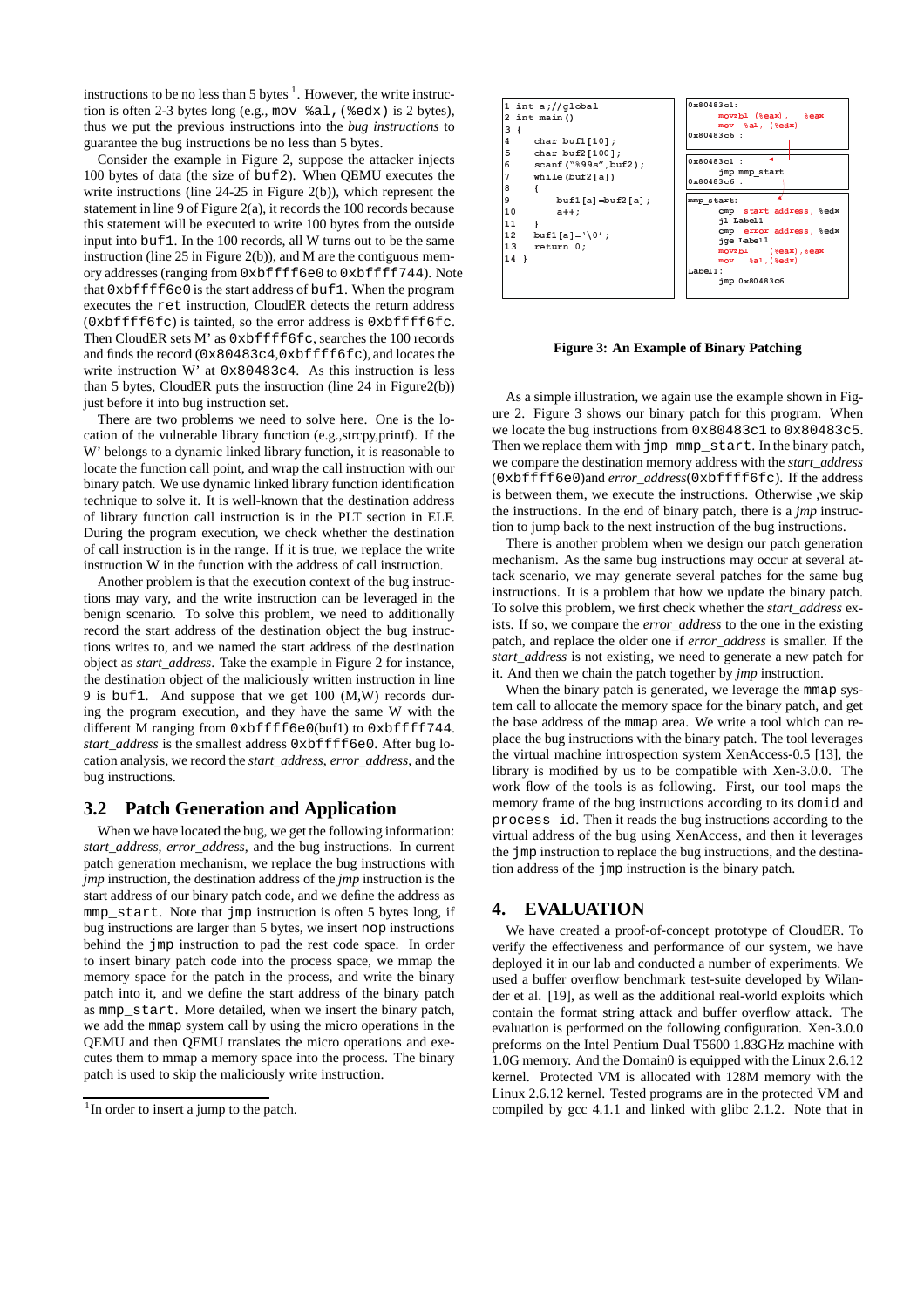protected VM, we close the address randomization function by the command "echo 0 > /proc/sys/kernel/randomize\_va\_space" to prevent the stack randomization, as address randomization may obfuscate the error\_address our patch depends on(maybe slight changes to the OS loader help us overcome).

# **4.1 Effectiveness**

#### *4.1.1 Wilander's Benchmark Test-Suite*

There exists different buffer overflow attacks in the publicly available Wilander's Benchmark Test-Suite, and we select buffer overflow bugs aim at stack and bss objects. However, Wilander's benchmark writes the shellcode in the program, in order to emulate the network application, we modify it to let the user input the shellcode from the network. Interested readers can reference [19] for more details.

#### *4.1.2 Real-World Attacks*

We further evaluate the effectiveness of our system with realworld attacks, including buffer overflow and format string. We select three applications to test CloudER, and the bugs in these software are described in Table 1. In order to trigger the Demand Emulation to detect them, we do the following modification to some applications. For ncompress, we input the long file name from the network to trigger the buffer overflow attack. We note that the modifications to the applications are simply for the sake of following Demand Emulation's network input tainting and tracking. For all these applications, CloudER is able to correctly detect the exploits and patch the vulnerabilities.

In Table 1, we show the bug and patch size in our experiment. Wilander's benchmark is an example of malicious instruction to multiple memory space. ncompress is an instance that bug instructions contain string copy function strcpy [9]. ATPhttpd is an example of maliciously written instruction to single memory [4]. wu-ftpd is an example of format string bug(vsprintf) [3].

#### **4.2 Performance Overhead**

We evaluate the performance overhead of patch generation. The patch generation overhead contains automatically detecting the bug, locating the bug and generating the patch, saving and recovering the protected VM as well as inserting the binary patch. Table 2 shows the performance overhead including the *Detector*, *Locator & Generator*, *Save & Recovery* , *Patch Inserter* and *Total Time*. Detector is the time span from CloudER pausing the protected VM to detecting the bug. *Locator & Generator* is the time span CloudER locates the bug and generates patch for the bug. *Save & Recover* is the time span CloudER saves the protected VM and recovers it. *Patch Inserter* is the time CloudER wraps the bug instructions with the jmp instruction and inserts the binary patch into the mmaped memory space. *Total Time* is the time span CloudER pauses the domain during detecting, locating, patching and recovery. Results show that CloudER can generate the patch within seconds.

#### **5. DISCUSSION**

The current CloudER system has a number of non-trivial limitations that warrant further research. First, due to the bug location capability, our patch may not remedy the root cause. Second, our patching function can only generate the binary patch for preventing the attack re-launched, and if the attacker leverages the same bug to write other object, our system will generate a new patch, thus there may be several patches for one bug. What's more, our binary patch

is not intelligent enough that it can prevent the maliciously writing to the same object. For example, when the attacker writes to a buffer, the first time he writes to the return address, and the second time to the function pointer(suppose the function pointer's address is lower than the return address). In current implementation, we just update the patch and shorten the range between start\_address and error\_address. However, we believe, after a long time patching, the binary patch will be better than before. Third, currently our automatical patching generation algorithm can only apply for the buffer overflow which aims at stack and bss object. Our patch mechanism can not prevent attack which aims at heap object, and also not be effective for stack object with ASLR. For other bugs such as heap overflow, integer overflow and double free, we cannot automatically generate binary patch. Fourth, since we use the save & restore mechanism to recover the VM states, it's worth nothing that when we save the VM, its resources on the host machine will be de-allocated, especially the network connections to it will be lost.

#### **6. RELATED WORK**

Program patching is important to guarantee the availability of the application. Researchers are searching the efficient automatic tools which can patch the bugs in the programs. These approaches can be divided into source code level patch and binary level patch. For example, AutoPaG [7], Exterminator [10], PASAN [16] and ShieldGen [17] provide the patch for the source code. And other works, such as CleanView[14], Livepatch [8], Pannus [12] and Katana [15], generate the hot patch for the binary code. Since the commodity software has no source code available, and the deployed applications in the cloud can not stop for recompiling their source code. Binary level patch meets the requirements of the customers. However, current binary patch methods focus on the function level patch, which is coarse-grained. In practice, we find that the bug often contains two or three instructions at binary level, thus CloudER replaces the bug instruction sequence with fine-grained binary patch (several bytes long), which can be quickly deployed online. Recently, there are two new binary patch methods proposed: First-Aid [5] generates the binary patch by changing the environment based on the feature of the known bugs. First-Aid only exposes the known attack next time, but it does not make the program immune from the attack. Nuwa [20] is a patch tool which provides the patch offline for the VM images. Compared with the two new methods, CloudER applies the temporary patch online to protect the VM from being attacked, and guarantees the software can provide the services without termination. Further, CloudER can also help the cloud providers or the software vendors apply the permanent offline patch for the program by using the bug detection and location information from CloudER.

# **7. CONCLUSIONS**

In this paper, we present the design, implementation, and evaluation of a framework for automatic software vulnerability location and patching in the cloud. Given a working maliciously written exploit (e.g., a buffer overflow attack) which may be previously unknown, our system is able to catch the attack, and automatically analyze the binary code and identify the malicious instructions. Furthermore, within seconds, our system can recovers itself, and automatically generates the binary patch and apply it into the program's execution space. The evaluation using the Wilander's buffer overflow benchmark as well as a number of real-world exploits successfully demonstrates its effectiveness.